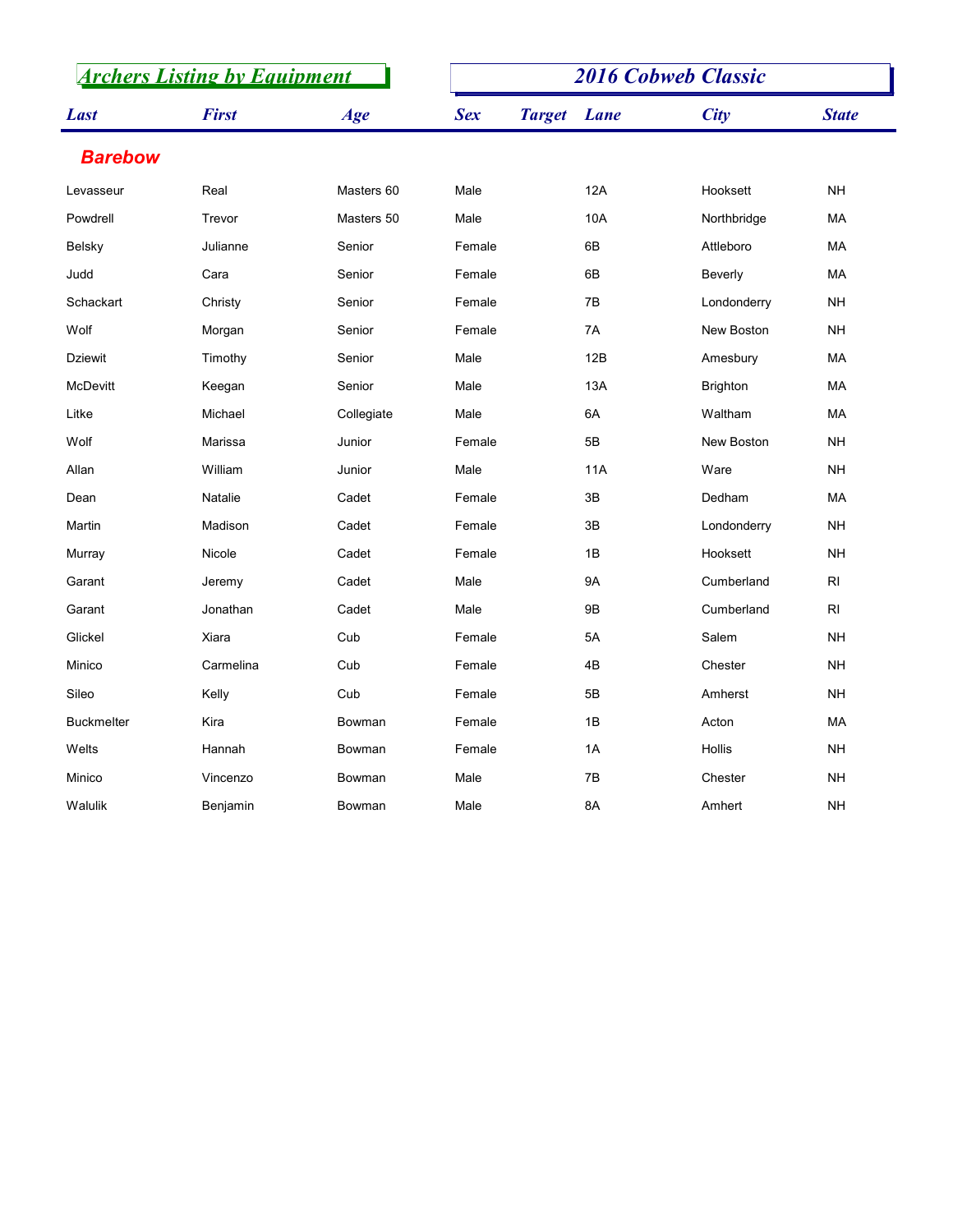| <b>Archers Listing by Equipment</b> |              |            | <b>2016 Cobweb Classic</b> |                              |                  |                        |  |
|-------------------------------------|--------------|------------|----------------------------|------------------------------|------------------|------------------------|--|
| <b>Last</b>                         | <b>First</b> | Age        | <b>Sex</b>                 | <b>Target</b><br><b>Lane</b> | <b>City</b>      | <b>State</b>           |  |
| <b>Compound</b>                     |              |            |                            |                              |                  |                        |  |
| Graves                              | Gary         | Masters 60 | Male                       | 12A                          | Willamsburg      | МA                     |  |
| Yerka                               | Michael      | Masters 60 | Male                       | 10A                          | Uxbridge         | МA                     |  |
| Bacon                               | Margret      | Masters 50 | Female                     | 4A                           | Douglas          | МA                     |  |
| Pooley                              | Joan         | Masters 50 | Female                     | 5A                           | Norwood          | MA                     |  |
| Sarver                              | Carmen       | Masters 50 | Female                     | 5A                           | Townsend         | МA                     |  |
| <b>Besher</b>                       | Simon        | Masters 50 | Male                       | 11B                          | Charleston       | МA                     |  |
| Sarver                              | David        | Masters 50 | Male                       | 11A                          | Townsend         | МA                     |  |
| Weaver                              | David        | Masters 50 | Male                       | 9A                           | New Boston       | <b>NH</b>              |  |
| Assens                              | Nathalie     | Senior     | Female                     | 6B                           | <b>Brookline</b> | MA                     |  |
| Haley                               | Sara         | Senior     | Female                     | 8A                           | Danielson        | $\mathsf{C}\mathsf{T}$ |  |
| Monroe                              | Emily        | Senior     | Female                     | 5A                           | George Mills     | <b>NH</b>              |  |
| Morin                               | Olivia       | Senior     | Female                     | 7A                           | Norton           | MA                     |  |
| Szatela                             | Anna         | Senior     | Female                     | 8B                           | Londonderry      | <b>NH</b>              |  |
| Baker                               | Rick         | Senior     | Male                       | 12B                          | Epson            | <b>NH</b>              |  |
| Carlise                             | Adam         | Senior     | Male                       | 14A                          | Candia           | $\mathsf{NH}\,$        |  |
| Hervsieux                           | Tim          | Senior     | Male                       | 13A                          | 3 Rivers         | MA                     |  |
| Krampitz                            | Jay          | Senior     | Male                       | 12A                          | Avon             | MA                     |  |
| Mills                               | Joseph       | Senior     | Male                       | 13B                          | Middleboro       | MA                     |  |
| Monroe                              | Joshua       | Senior     | Male                       | 13A                          | Georges Mills    | <b>NH</b>              |  |
| Moreno                              | Enrique      | Senior     | Male                       | 11A                          | Lexington        | MA                     |  |
| Pitkin                              | Matt         | Senior     | Male                       | 13A                          | Fremont          | <b>NH</b>              |  |
| Santos                              | Joseph       | Senior     | Male                       | 14B                          | Norfolk          | MA                     |  |
| Trubiano                            | Adam         | Senior     | Male                       | 12B                          | Marshfield Hills | MA                     |  |
| Hughes                              | Johnathon    | Junior     | Male                       | 11B                          | New Bedford      | MA                     |  |
| Bourque                             | Wynn         | Cadet      | Female                     | $2\mathsf{B}$                | Center Barnstead | <b>NH</b>              |  |
| Davis                               | Kelly        | Cadet      | Female                     | 3A                           | Littleton        | MA                     |  |
| Higgins                             | Grace        | Cadet      | Female                     | 2A                           | Salem            | $\mathsf{NH}\,$        |  |
| Nappen                              | Abigail      | Cadet      | Female                     | 2A                           | Bow              | <b>NH</b>              |  |
| Varga                               | Sabrina      | Cadet      | Female                     | 4A                           | East Measow      | <b>NY</b>              |  |
| Callihan                            | Ethan        | Cadet      | Male                       | 10B                          | Dunbarton        | <b>NH</b>              |  |
| Celli                               | Dylan        | Cadet      | Male                       | 7A                           | Sutton           | MA                     |  |
| Merrill                             | Ethan        | Cadet      | Male                       | $9\mathsf{B}$                | Manchester       | <b>NH</b>              |  |
| Paiva                               | Austin       | Cadet      | Male                       | 8B                           | Seabrook         | $\mathsf{NH}\,$        |  |
| Rantayo                             | Ryan         | Cadet      | Male                       | 10A                          | Sandwich         | MA                     |  |
| Trahan                              | Seth         | Cadet      | Male                       | $7\mathsf{B}$                | Sturbridge       | MA                     |  |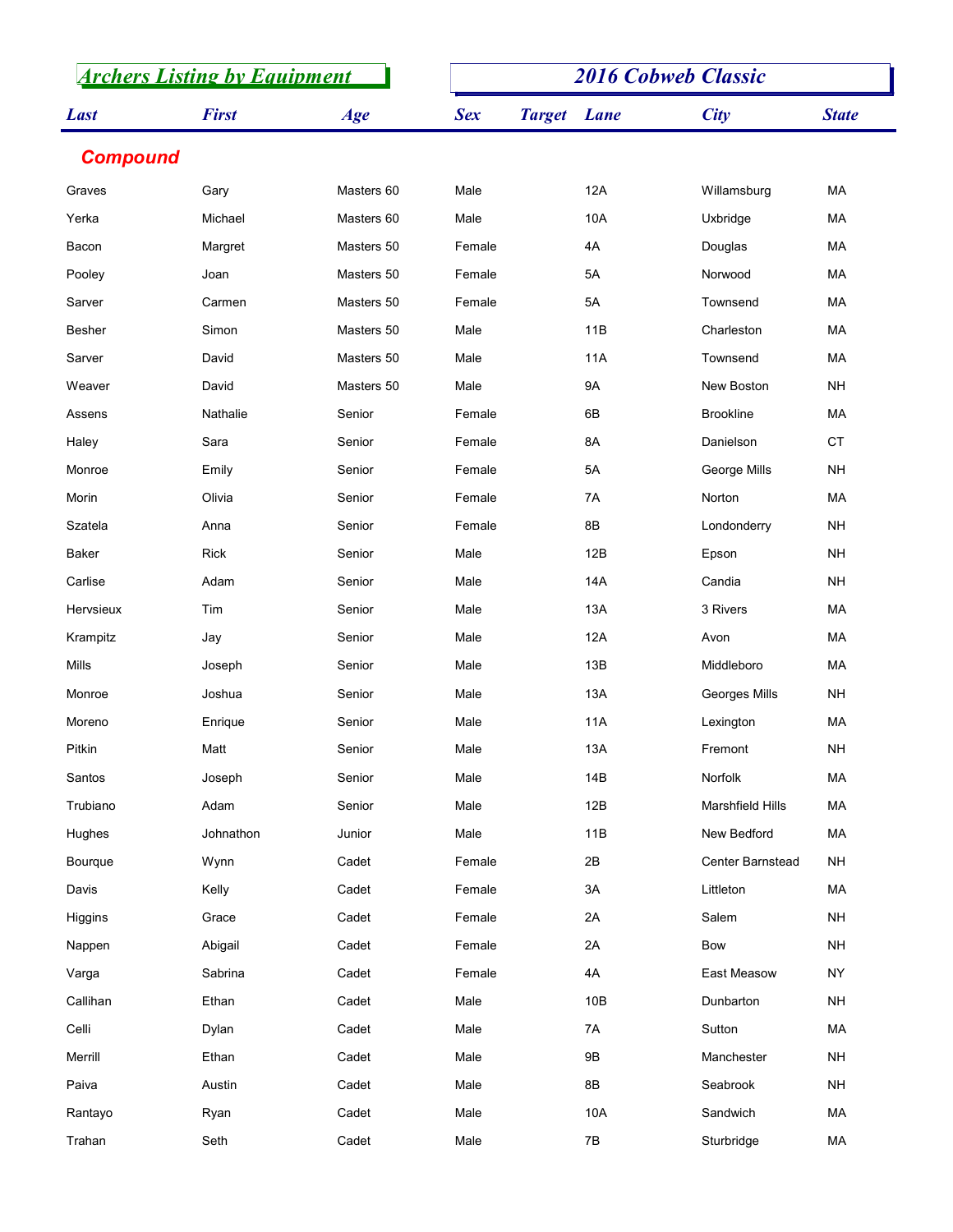|             | <b>Archers Listing by Equipment</b> |        |            | <b>2016 Cobweb Classic</b> |                     |                 |  |  |
|-------------|-------------------------------------|--------|------------|----------------------------|---------------------|-----------------|--|--|
| <b>Last</b> | <b>First</b>                        | Age    | <b>Sex</b> | <b>Target</b> Lane         | <b>City</b>         | <b>State</b>    |  |  |
| Gates       | Alix                                | Cub    | Female     | 6A                         | Middleboro          | МA              |  |  |
| Twohig      | Megan                               | Cub    | Female     | 5B                         | Taunton             | МA              |  |  |
| Filippi     | Chanze                              | Cub    | Male       | 9B                         | Pittsfield          | МA              |  |  |
| Fuller      | Isaac                               | Cub    | Male       | 9A                         | Lancaster           | <b>NH</b>       |  |  |
| Harlow      | Zachary                             | Cub    | Male       | 9A                         | <b>Buzzards Bay</b> | МA              |  |  |
| Caron       | Chloe                               | Bowman | Female     | 2A                         | Henniker            | <b>NH</b>       |  |  |
| Furlong     | Brooke                              | Bowman | Female     | 2B                         | Henniker            | <b>NH</b>       |  |  |
| Guarino     | Elizabeth                           | Bowman | Female     | 1A                         | Londonderry         | <b>NH</b>       |  |  |
|             | AJ                                  | Bowman | Male       | 8B                         | Bolton              | MA              |  |  |
| Brazeau     |                                     | Bowman | Male       | 9A                         | Manchester          | <b>NH</b>       |  |  |
| Merrill     | Kyle                                |        |            |                            | Seabrook            | $\mathsf{NH}\,$ |  |  |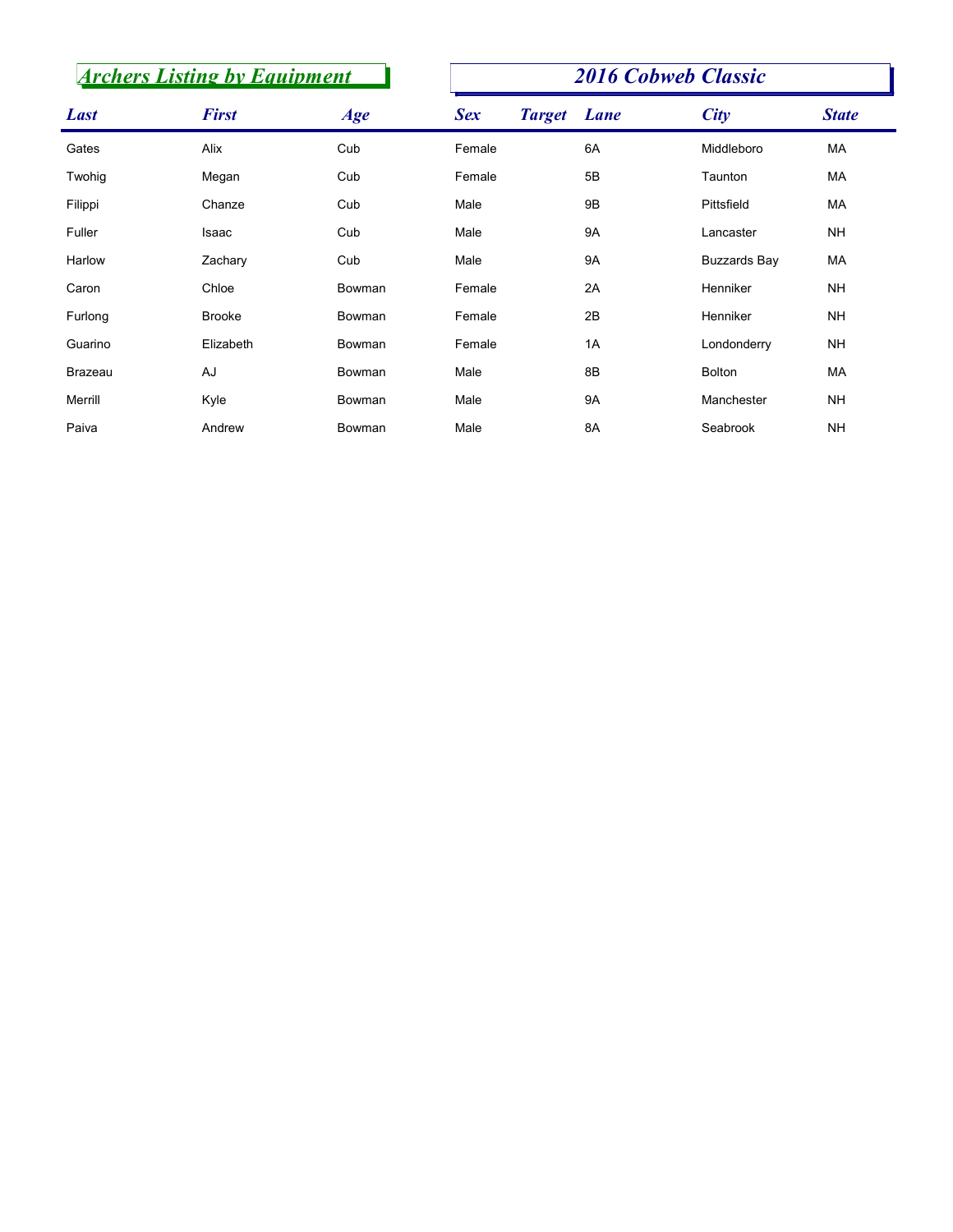|                | <b>Archers Listing by Equipment</b> |            | <b>2016 Cobweb Classic</b> |                    |                |                 |  |
|----------------|-------------------------------------|------------|----------------------------|--------------------|----------------|-----------------|--|
| <b>Last</b>    | <b>First</b>                        | Age        | <b>Sex</b>                 | <b>Target</b> Lane | <b>City</b>    | <b>State</b>    |  |
| <b>Recurve</b> |                                     |            |                            |                    |                |                 |  |
| Belisle, Sr.   | Thomas                              | Masters 60 | Male                       | 13B                | Canton         | MA              |  |
| Cote           | Jacques                             | Masters 60 | Male                       | 12A                | Milford        | MA              |  |
| Sullivan       | Larry                               | Masters 60 | Male                       | 12B                | Hudson         | MA              |  |
| Botsford-Milne | Catherine                           | Masters 50 | Female                     | 5B                 | Foxboro        | MA              |  |
| Fleming        | Neil                                | Masters 50 | Male                       | 8A                 | Westwood       | MA              |  |
| Guilbert       | Kim                                 | Masters 50 | Male                       | 10B                | Walpole        | MA              |  |
| Hanley         | Ricky                               | Masters 50 | Male                       | 11A                | Salem          | MA              |  |
| Schackart      | Frank                               | Masters 50 | Male                       | 12A                | Londonderry    | <b>NH</b>       |  |
| Wait           | Bob                                 | Masters 50 | Male                       | 12A                | Billerica      | МA              |  |
| Weaver         | David                               | Masters 50 | Male                       | 11B                | New Boston     | $\mathsf{NH}\,$ |  |
| Droney         | Siobhan                             | Senior     | Female                     | 7A                 | Manchester     | $\mathsf{NH}\,$ |  |
| Kennedy        | Kathleen                            | Senior     | Female                     | 6A                 | Billrica       | MA              |  |
| Rogers         | Patterson                           | Senior     | Female                     | 8A                 | Dedham         | MA              |  |
| Rosenblum      | Shira M.T.                          | Senior     | Female                     | 7B                 | New York       | ${\sf NY}$      |  |
| Bocanegra      | Joseph                              | Senior     | Male                       | 13A                | Dedham         | ${\sf MA}$      |  |
| Distefano      | Sean                                | Senior     | Male                       | 13A                | Canton         | MA              |  |
| Gladstone      | Carl                                | Senior     | Male                       | 14B                | Sharon         | MA              |  |
| Liu            | Bangyan                             | Senior     | Male                       | 1A                 | Waltham        | MA              |  |
| Martel         | Michael                             | Senior     | Male                       | 13B                | Goffstown      | $\mathsf{NH}\,$ |  |
| Martin         | Adison                              | Senior     | Male                       | 14A                | <b>Bristol</b> | $\mathsf{NH}\,$ |  |
| Vaccaro        | Jamie                               | Senior     | Male                       | 13B                | Westwood       | ${\sf MA}$      |  |
| Davey          | Emma                                | Collegiate | Female                     | 4A                 | Wellesely      | MA              |  |
| Haque          | Anisa                               | Collegiate | Female                     | $3A$               | Waltham        | MA              |  |
| Roche          | Katherine                           | Collegiate | Female                     | $3\mathsf{B}$      | Yarmoth        | $\mathsf{ME}$   |  |
| Sabato         | Talia                               | Collegiate | Female                     | 2A                 | Waltham        | ${\sf MA}$      |  |
| Wong           | Kwanyi                              | Collegiate | Female                     | 2A                 | Waltham        | MA              |  |
| Liu            | Pengfei                             | Collegiate | Male                       | $4A$               | Waltham        | MA              |  |
| Narayanan      | Krishna                             | Collegiate | Male                       | <b>9A</b>          | Waltham        | MA              |  |
| Rabinovitz     | Louie                               | Collegiate | Male                       | 7A                 | Waltham        | MA              |  |
| Gray           | Morgan                              | Junior     | Female                     | 6A                 | Mancherster    | <b>NH</b>       |  |
| Normand        | Hunter                              | Junior     | Female                     | 7A                 | Auburn         | $\mathsf{NH}\,$ |  |
| Regensburger   | Megan                               | Junior     | Female                     | $4\mathsf{B}$      | Attleboro      | MA              |  |
| Wait           | Cooper                              | Junior     | Male                       | 11A                | Billerica      | MA              |  |
| Allan          | Barbara Joy                         | Cadet      | Female                     | 2B                 | Ware           | NH              |  |
| Bouffard       | Lindsey                             | Cadet      | Female                     | $3A$               | Concord        | $\mathsf{NH}\,$ |  |